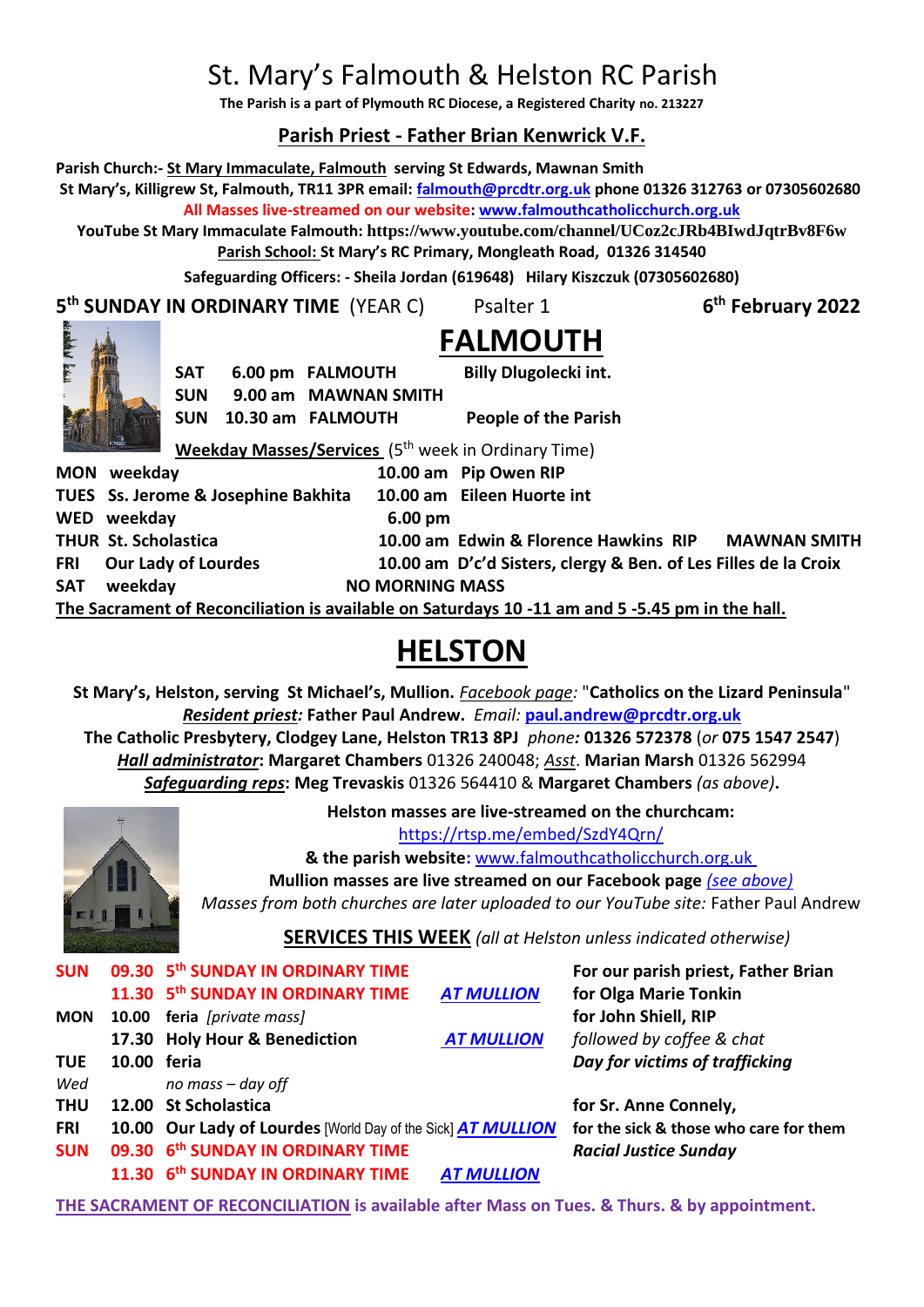# **Guidance for the celebration of Mass – COVID**

We have received updated guidance from the Bishops of England and Wales. The main points are as follows.

- 1. Those displaying symptoms of COVID19 should stay at home.
- 2. The wearing of masks is optional and there is no need for formal social distancing.
- 3. Churches should continue to ensure there is good ventilation, balancing this against the need for church heating.
- 4. We should continue to sanitize hands on entry and exit of our churches. All ministers of Holy Communion should sanitize their hands before distribution of Holy Communion and continue to wear a face covering for this task. Readers need not sanitize their hands before reading.
- 5. Holy water stoups may be refilled and the water will be changed once a week. The usual form of church cleaning is now sufficient.
- 6. The Sign of Peace may now be offered for those who are comfortable with it.
- 7. For the time being Holy Communion will continue to be given under one kind only.
- 8. Congregational singing may continue and we are encouraged to wear a face covering when singing. However, it is recognized that not everyone will feel able to do so.

I hope this helps to clarify the current situation and we all keep in balance the need for personal safety and taking responsibility for that safety.

# **Helston & Mullion News**

# **A VERY WARM WELCOME to all who are worshipping with us today**.

There is **coffee or tea after mass on Sunday** in the church hall at Helston.

At Mullion this morning we shall baptise, confirm and give 1<sup>st</sup> Holy Communion to Olga Tonkin.

New COVID regulations have been published for our churches. A summary is above, and a full copy of the regulations is available in the display stand.

Bishop Philip Mounstephan's thought-provoking sermon at the Ecumenical Service is available for those who would like a copy.

**Holy water stoups** are now permitted again, but the holy water dispensers in the porches of both churches will remain. Please bring a little bottle if you wish to take some home.

# COLLECTION REPORT:

30/1/22: Helston £106.00 Mullion £60.00 Envelopes 52.00 TOTAL £218.00

# **DATES FOR YOUR DIARY:**

**Mon 7th Feb:** Holy Hour, Benediction & chat beginning at 5.30 at Mullion.

**Thu 10th Feb: CHURCH MEETING** after 12 o'clock mass at Helston to discuss Lent, etc.

**Sun 13th Feb: CHURCH MEETING** after mass at Mullion to discuss Lent, etc.

**Mon 14th Feb:** Churches on the Lizard Peninsula open meeting at St Michael's Church, Mullion.

**Tue 15th Feb:** no mass at Helston *(Deanery Meeting at Bodmin).*

**Tue 22nd Feb:** no mass at Helston *(Fr Paul is attending a funeral in Barnstaple)*

**Thu 24th Feb: Quiz Evening at Helston** beginning at 19.30.

**Wed 2nd Mar: Ash Wednesday: LENT BEGINS.**

# **Falmouth & Mawnan Smith News**

# **Church Opening**

The church in Falmouth will be open on Mondays, Tuesdays, Wednesdays and Fridays from 9.00 am to 1.00 pm.

## **First Holy Communion**

Classes for the children continue on Tuesday 8<sup>th</sup> February at 3.25 pm at St Mary's School.

## **Holy Water**

Is now available in the dispenser in the porches if you wish to take some home, please bring a container. Holy water in the stoups will be changed weekly

## **OH NO, NOT LENT AGAIN!!**

A reflection by Father Brian at 6.30 pm on **Tuesday 1st March** in the church. The reflection will also be live-streamed and recorded for those unable to attend. Please go to

[www.falmouthcatholicchurch.org.uk](http://www.falmouthcatholicchurch.org.uk/) and click on Live Mass.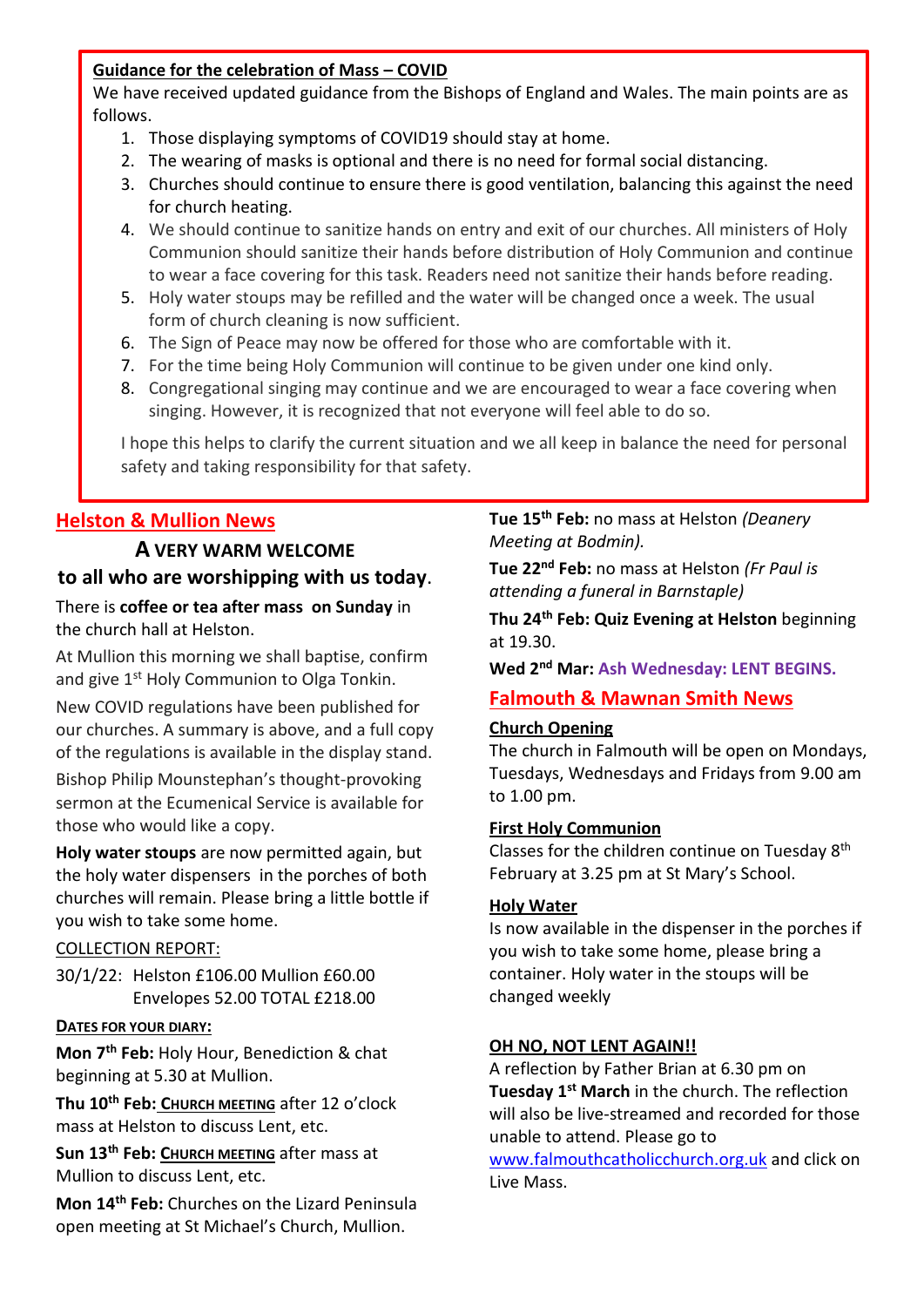#### **News for Students**

Here is the schedule for this week: **Monday 7th February- Food4Soul** at the Multifaith Chaplaincy in Penryn from 12-2. Mass said by Fr Martin and a soup lunch.

**Wednesday 9th February- Table tennis** in the hall from 3:30-5 pm. £1 includes a hot drink and cake. **Thursday 10th February- Drop in** at the Multifaith Chaplaincy in Penryn. 2:30-4 pm.

**Saturday 12th February- Creative Arts Day** with Rise Theatre in Newquay Parish Hall. Student volunteers needed to help create a short film with children. 10-4 pm.

## **The Christian Life Community (CLC)**

**The Christian Life Community (CLC) is not so much an organisation but a way of life inspired by the spirituality of St Ignatius.**

We meet regularly in small groups to pray and share, supporting one another through the ups and downs of ordinary life. In listening to one another we grow to understand ourselves, deepen our relationship with God and discover more clearly how each one of us is uniquely called to respond to God's love.

Falmouth CLC meet in the backroom of the parish hall **every two weeks on a Thursday at 2.pm.** We would love to welcome new members**. Our next meeting is on Thursday 10 February 2022.**

Pat Fitzpatrick: email: [patfitzpatrick70@btinternet.com](mailto:patfitzpatrick70@btinternet.com) Phone: 01326 316566

#### **Justice and Peace Group**

Will be meeting this Tuesday,  $8<sup>th</sup>$  February, at 2.00 pm int the hall at Falmouth. We will be focussing on Trade Justice, Fair Trade and Climate Change. All are most welcome to join us, as usual the second half of the meeting will be news of and prayer for those suffering persecution for their faith.

## **Regular Events at Falmouth**

Mondays – Brownies & Guides 3.45 pm Wednesdays – Craft Club 10 am -12 noon Wednesdays - Table Tennis – 3.30 – 5.00 pm 1 st Tuesday – coffee morning – 10.45 am 2<sup>nd</sup> Tuesday - Justice & Peace 2.30 pm Last Tuesday – Living with Loss 2.00 pm 3 rd Sunday – Fairtrade after 10.30 Mass

**Liturgy of the Word for children** (children's liturgy) This is a very important ministry for our children and young people. It presents the liturgy in an age appropriate and accessible way for them so that they have a better understanding of the Word of God. We need more adults to volunteer to help with this, full training, guidance and all materials will be given. If you think you might be able to help please give your details to the office. A DBS check will be required.

#### **News for All 4 Churches**

## **Caritas Events**

Tuesday 8 February 2022 Refugees and Migrants Online Event 5-6pm

All are invited to join Caritas Plymouth for an hour of prayer, reflection and discussion on the challenges facing migrants and refugees and the opportunity to take action, including through community sponsorship. This is a free online event. To register via this link <https://forms.office.com/r/K3uz5LLY2X> or by emailing [caritas@prcdtr.org.uk.](mailto:caritas@prcdtr.org.uk)

#### **Vocations day**

**Have you asked the question 'Is God calling me to be a Priest': Day of Reflection - Accompanying you in your journey of discernment of vocation.** Fr Jacek Kostuch is offering a day of reflection for men *(18 + … if younger we would still like to hear from you with parents' permission)* from 10:00-17:00 on Saturday 26 February at Fowey Retreat House. Fr Jacek will be accompanied by at least one other priest. The day will be a time for Mass, additional time praying, reflection, and sharing a meal together. For further information and to register for the event, please contact Fr Jacek on [Jacek.Kostuch@prcdtr.org.uk](mailto:Jacek.Kostuch@prcdtr.org.uk) by 23<sup>rd</sup> February 2022 at the latest please. Arrangements can be made to collect you from St Austell Station before 9:15, and returned after, if required.

#### **100+ club**

Congratulations to our January winners – first 105 £50, second 128 £25 & third 92 £10.

#### *Online Event – What is God saying to the Church?*

March 2022 marks two years since the pandemic hit much of the world. What is God saying to the Church in the last two years? What have we learned? What should be our focus moving forward?

A live online event featuring, Bishop Robert Barron, Fr James Mallon (of Divine Renovation) and Rev'd Nicky Gumble (of ALPHA), on **Tuesday 1st March at 6pm.** To Register please access through: <https://www.divinerenovation.org/events>

#### **Franciscans at Home on the internet**

Would you like to spend one hour a week online, with others, doing Franciscan at Home course from the **Parenting** and the **Lay Vocation** series? (Titles include *Preventive System of St. John Bosco, Introducing the Scriptures to Children, Faith and Moral Development: Ages 3–6, Catholic Social Teaching* and many more. Let us know what interests you, and what times you are free to meet and we can set up a free course. For more information email

[deborah.vanKroonenburg@prcdtr.org.uk](mailto:deborah.vanKroonenburg@prcdtr.org.uk)